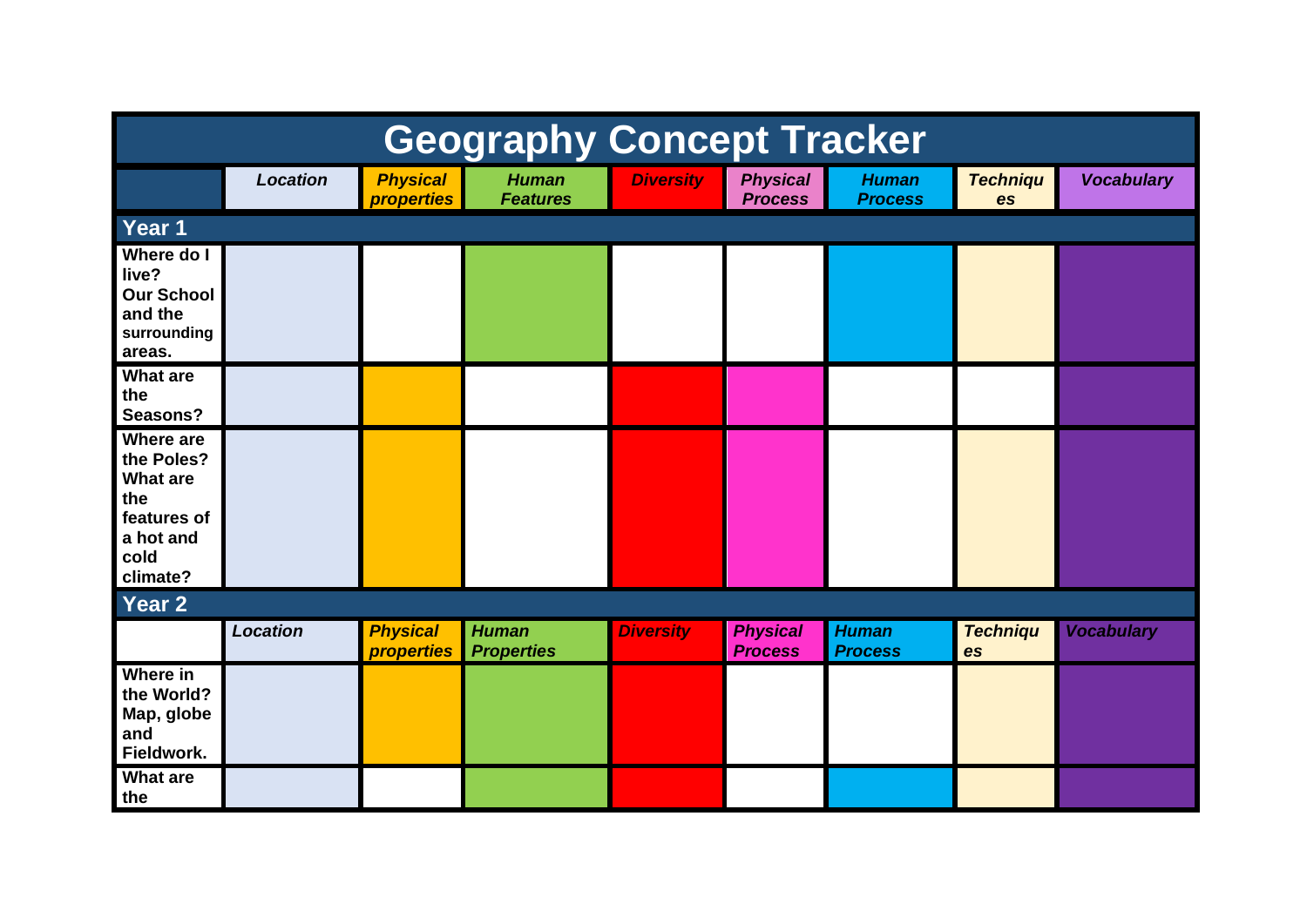| differences<br>between a<br>village,<br>town and<br>city?                                                |                 |                                             |                                   |                  |                                   |                                |                       |                   |
|----------------------------------------------------------------------------------------------------------|-----------------|---------------------------------------------|-----------------------------------|------------------|-----------------------------------|--------------------------------|-----------------------|-------------------|
| What are<br>the<br>differences<br>between<br>living in<br>the UK and<br>the Maasai<br>Mara in<br>Kenya?  |                 |                                             |                                   |                  |                                   |                                |                       |                   |
|                                                                                                          | <b>Location</b> | <b>Physical</b><br><i><b>properties</b></i> | <b>Human</b><br><b>Properties</b> | <b>Diversity</b> | <b>Physical</b><br><b>Process</b> | <b>Human</b><br><b>Process</b> | <b>Techniqu</b><br>es | <b>Vocabulary</b> |
| <b>Year 1/2</b><br><b>Cycle A</b>                                                                        |                 |                                             |                                   |                  |                                   |                                |                       |                   |
| What are<br>the<br>Seasons?                                                                              |                 |                                             |                                   |                  |                                   |                                |                       |                   |
| <b>Where are</b><br>the Poles?<br><b>What are</b><br>the<br>features of<br>a hot and<br>cold<br>climate? |                 |                                             |                                   |                  |                                   |                                |                       |                   |
| What are<br>the<br>differences<br>between                                                                |                 |                                             |                                   |                  |                                   |                                |                       |                   |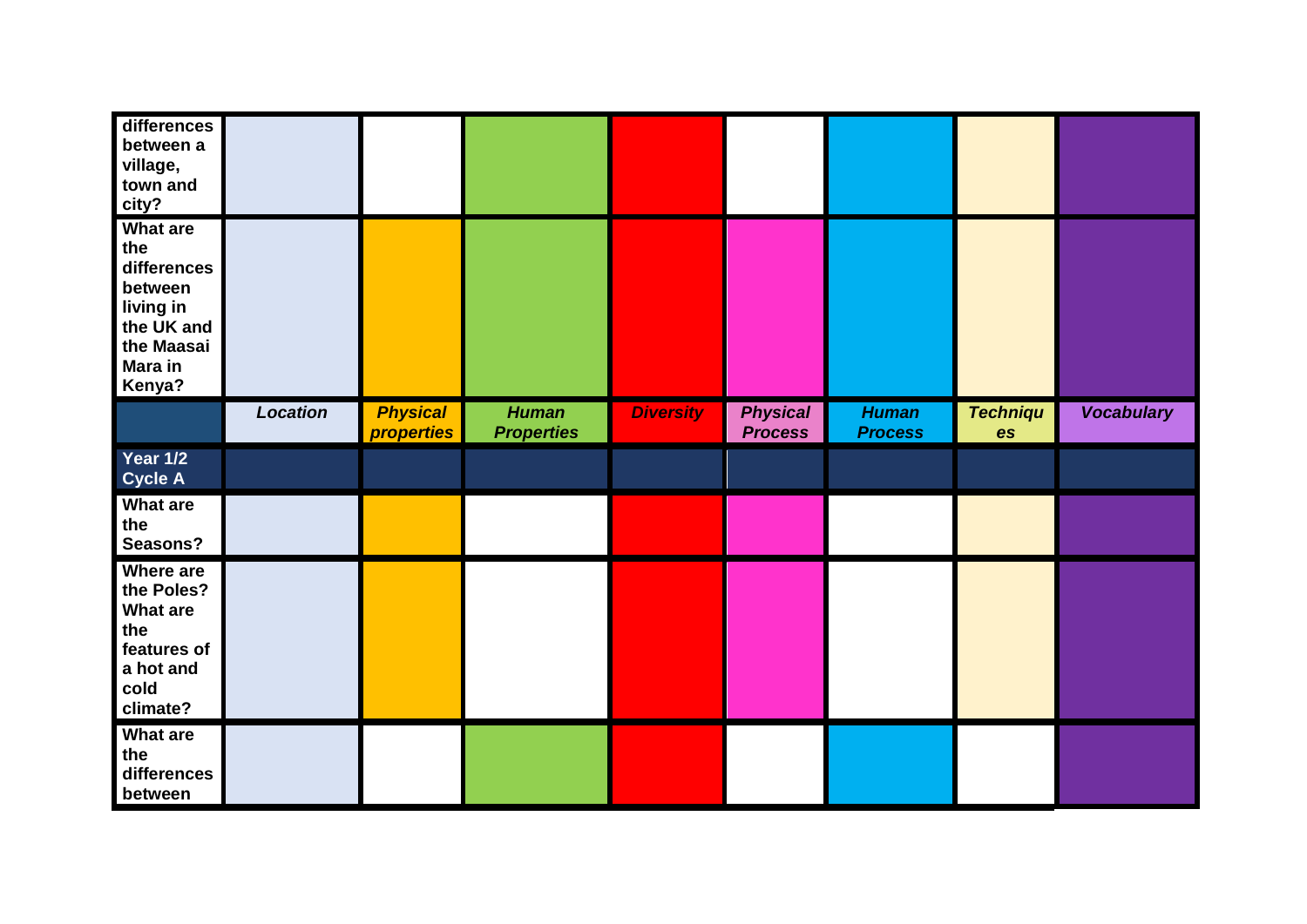| living in<br>the UK and<br>the Maasai<br><b>Mara in</b><br>Kenya?            |                             |                                             |                                   |                  |                                   |                                |                       |                   |
|------------------------------------------------------------------------------|-----------------------------|---------------------------------------------|-----------------------------------|------------------|-----------------------------------|--------------------------------|-----------------------|-------------------|
| Year 1/2<br><b>Cycle B</b>                                                   |                             |                                             |                                   |                  |                                   |                                |                       |                   |
|                                                                              | <b>Location</b>             | <b>Physical</b><br><i><b>properties</b></i> | <b>Human</b><br><b>Properties</b> | <b>Diversity</b> | <b>Physical</b><br><b>Process</b> | <b>Human</b><br><b>Process</b> | <b>Techniqu</b><br>es | <b>Vocabulary</b> |
| Where do I<br>live?<br><b>Our School</b><br>and the<br>surrounding<br>areas. |                             |                                             |                                   |                  |                                   |                                |                       |                   |
| Where in<br>the world?<br>Map, globe<br>and<br>Fieldwork.                    |                             |                                             |                                   |                  |                                   |                                |                       |                   |
| What are<br>the<br>differences<br>between a<br>village,<br>town and<br>city? |                             |                                             |                                   |                  |                                   |                                |                       |                   |
|                                                                              | Year 3 and Year 3/4 Cycle A |                                             |                                   |                  |                                   |                                |                       |                   |
|                                                                              | <b>Location</b>             | <b>Physical</b><br><b>properties</b>        | <b>Human</b><br><b>Properties</b> | <b>Diversity</b> | <b>Physical</b><br><b>Process</b> | <b>Human</b><br><b>Process</b> | <b>Techniqu</b><br>es | <b>Vocabulary</b> |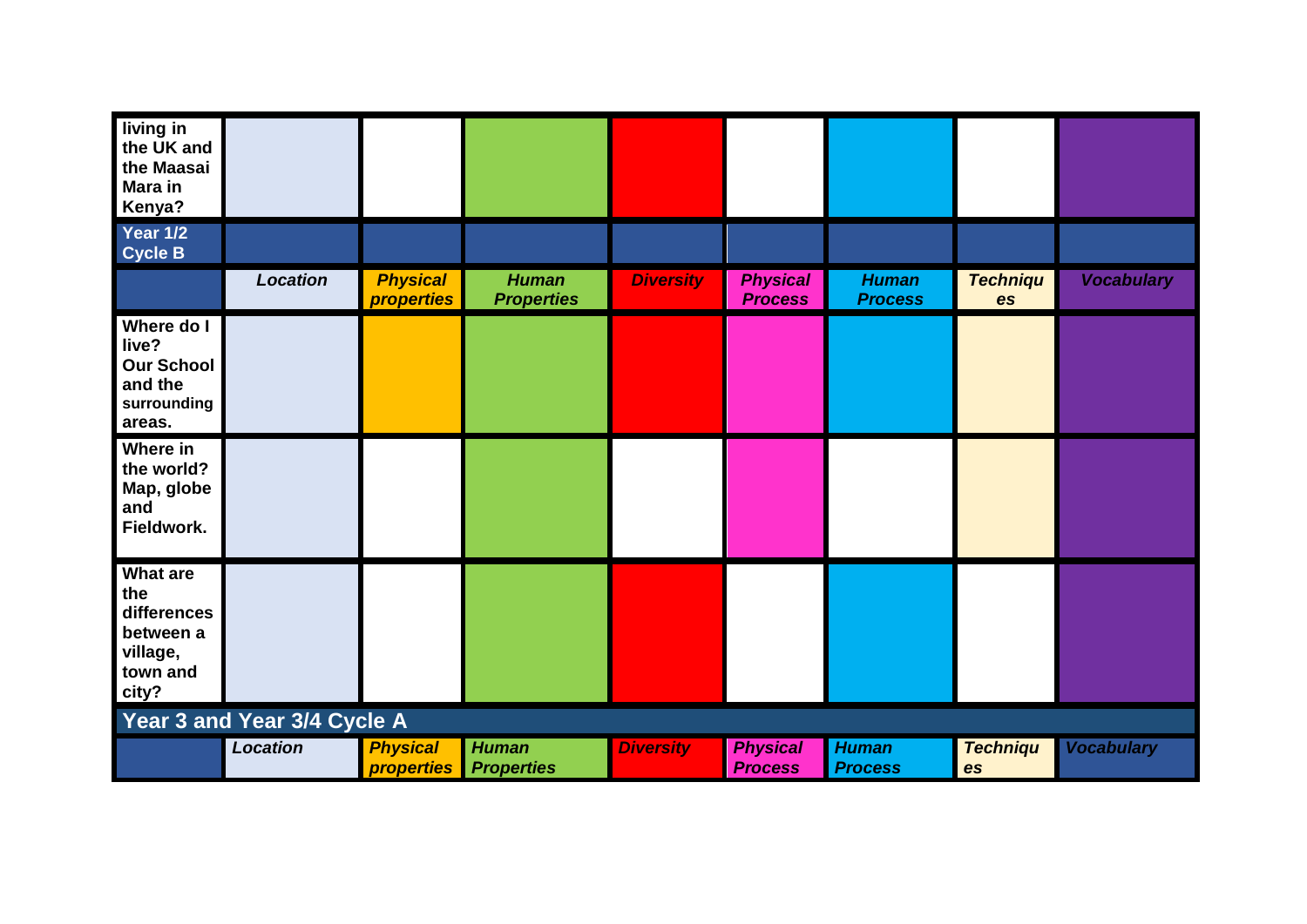| Where do I<br>Live?<br>Local<br>geography<br>study.                                   |                             |                                             |                                   |                  |                                   |                                |                              |                   |
|---------------------------------------------------------------------------------------|-----------------------------|---------------------------------------------|-----------------------------------|------------------|-----------------------------------|--------------------------------|------------------------------|-------------------|
| <b>Would I</b><br>like to live<br>in Italy?                                           |                             |                                             |                                   |                  |                                   |                                |                              |                   |
| <b>What are</b><br>earthquakes<br>and<br>volcanoes?                                   |                             |                                             |                                   |                  |                                   |                                |                              |                   |
|                                                                                       | Year 4 and Year 3/4 Cycle B |                                             |                                   |                  |                                   |                                |                              |                   |
|                                                                                       | <b>Location</b>             | <b>Physical</b><br><i><b>properties</b></i> | <b>Human</b><br><b>Properties</b> | <b>Diversity</b> | <b>Physical</b><br><b>Process</b> | <b>Human</b><br><b>Process</b> | <b>Techniqu</b><br>es        | <b>Vocabulary</b> |
| <b>What are</b><br><b>Rivers and</b><br><b>Mountains</b><br>$\boldsymbol{\mathsf{?}}$ |                             |                                             |                                   |                  |                                   |                                |                              |                   |
| What is the<br>water-<br>cycle?                                                       |                             |                                             |                                   |                  |                                   |                                |                              |                   |
| <b>What and</b><br>where are<br>the<br><b>Tropics?</b>                                |                             |                                             |                                   |                  |                                   |                                |                              |                   |
|                                                                                       | <b>Location</b>             | <b>Physical</b><br><b>properties</b>        | <b>Human</b><br><b>Properties</b> | <b>Diversity</b> | <b>Physical</b><br><b>Process</b> | <b>Human</b><br><b>Process</b> | <b>Techniqu</b><br><b>es</b> | <b>Vocabulary</b> |
| Year 5                                                                                |                             |                                             |                                   |                  |                                   |                                |                              |                   |
| The<br><b>Physical</b><br>and                                                         |                             |                                             |                                   |                  |                                   |                                |                              |                   |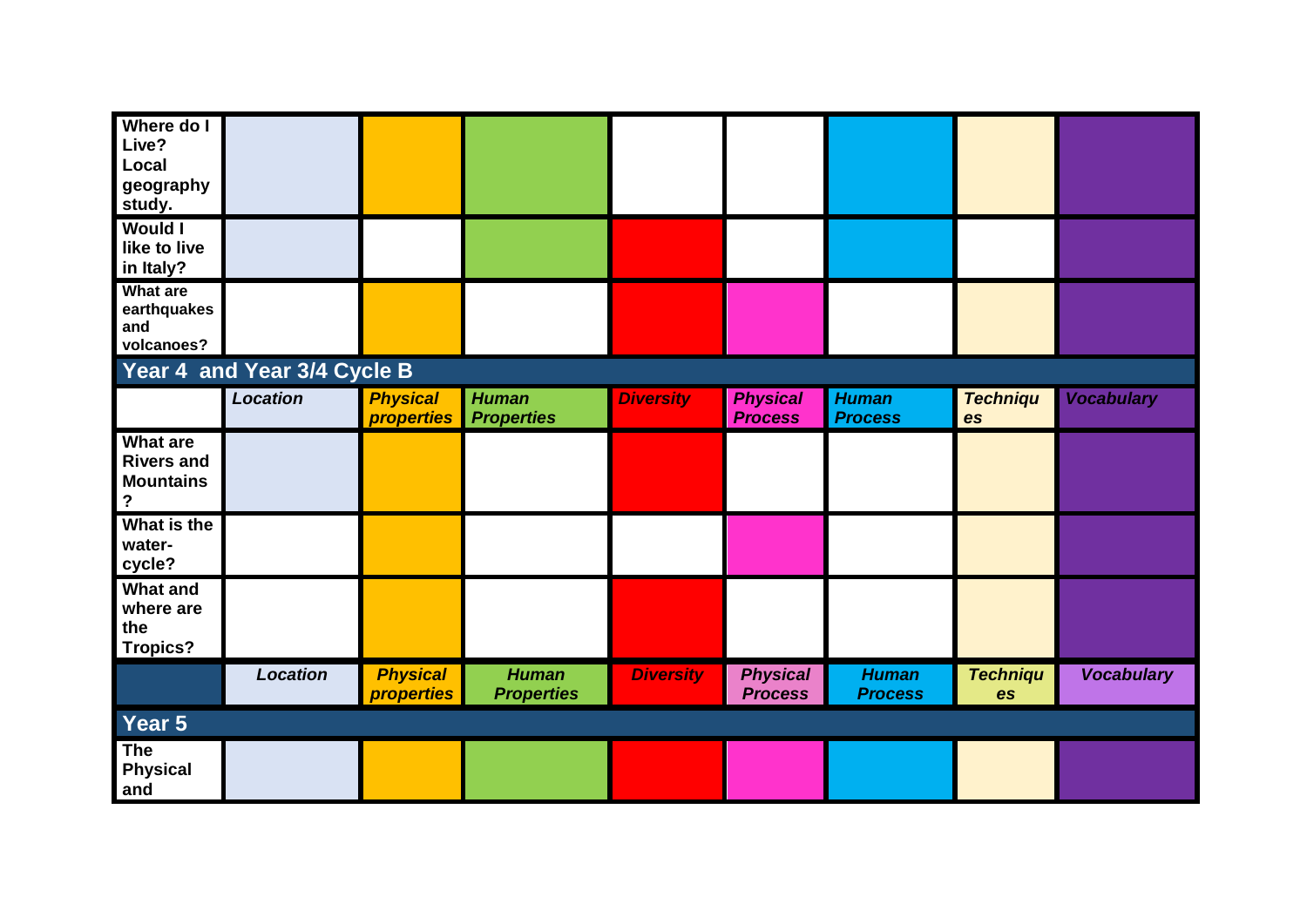| <b>Human</b><br><b>Properties</b><br>of North<br>and South<br>America. |                 |                                             |                                   |                  |                                   |                                |                       |                   |
|------------------------------------------------------------------------|-----------------|---------------------------------------------|-----------------------------------|------------------|-----------------------------------|--------------------------------|-----------------------|-------------------|
| <b>Would I</b><br>like to live<br>in the<br>USA?                       |                 |                                             |                                   |                  |                                   |                                |                       |                   |
| What is the<br>deforestation<br>of the<br>Rainforest?                  |                 |                                             |                                   |                  |                                   |                                |                       |                   |
|                                                                        |                 |                                             |                                   |                  |                                   |                                |                       |                   |
|                                                                        | <b>Location</b> | <b>Physical</b><br><i><b>properties</b></i> | <b>Human</b><br><b>Properties</b> | <b>Diversity</b> | <b>Physical</b><br><b>Process</b> | <b>Human</b><br><b>Process</b> | <b>Techniqu</b><br>es | <b>Vocabulary</b> |
| Year 6                                                                 |                 |                                             |                                   |                  |                                   |                                |                       |                   |
|                                                                        |                 |                                             |                                   |                  |                                   |                                |                       |                   |
| Do I know<br>my way<br>around the<br>world?                            |                 |                                             |                                   |                  |                                   |                                |                       |                   |